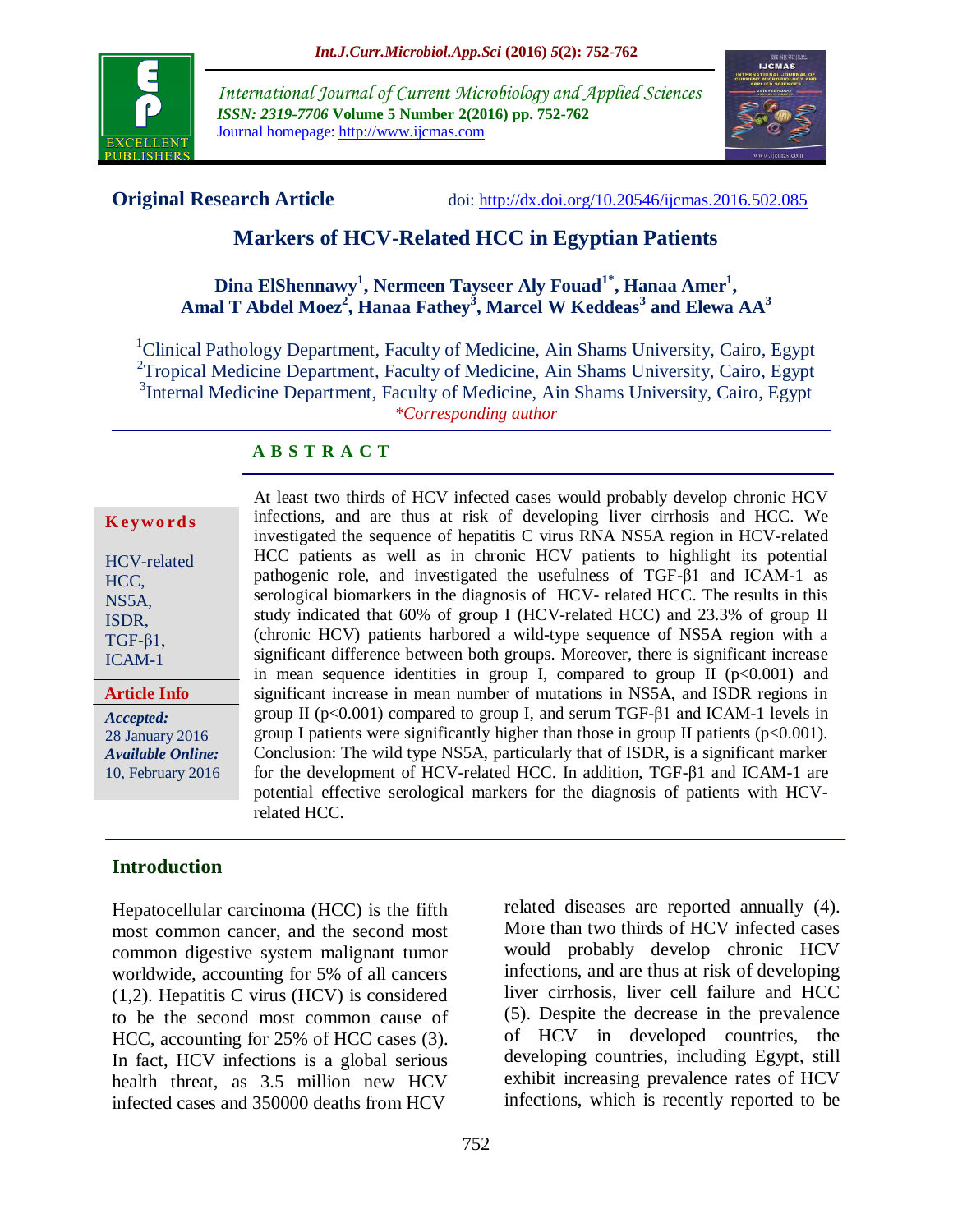about 10-14% of Egypt's population (3,6,7).

A better understanding of the molecular pathogenesis of HCV would indeed help to establish novel strategies for the prevention and treatment of HCV related diseases, including HCC. HCV is a small enveloped single stranded hepatotropic RNA virus that belongs to Flaviviridae family, with its 9.6 kb genomic RNA consisting of 3 main regions: The highly conserved 5′UTR, an open reading frame (ORF) that encompasses about 9000 nucleotides, and the 3′ UTR regions. The HCV ORF encodes a 3000 long polypeptide chain which is then cleaved into 3 structural and 7 non structural proteins, namely core, E1, E2, p7, NS2, NS3, NS4A, NS4B, NS5A, and NS5B (8,9,10). It is known that the non-structural 5A region (NS5A) plays an important role in promoting both the viral replication and assembly of the viral particles. It was also reported that NS5A could possibly help the virus to escape the host immune response and thus aids the virus pathogenesis and spread. Moreover, previous studies on transgenic mice demonstrated that NS5A induced genome instability, dysregulated cellular growth and signal transduction and suggested that it might have a important role in HCC pathogenesis (11,12). All these findings make NS5A a critical target for antiviral drugs, but as it is known that different HCV genotypes exhibit different responses to HCV antiviral therapies, it is important to clarify the potential pathogenic role of NS5A in Egyptian population where genotype 4 is the most prevalent genotype (9).

Great efforts have been made to identify new serological biomarkers for diagnosis of HCC. It was reported that induction of chronic inflammation with increased expression of TH2 cytokines and adhesion molecules creates a neoplastic favoring

microenvironment (13,14). Overexpression of TGF-β1 was reported in a number of cancers, including HCC. Though TGF-β1 is known as a tumor suppressor that suppresses cell cycle progression in early G1 phase, misregulation of TGF-β1 signaling promotes tumor growth, cancer cell dissemination and metastasis (5). It was also reported that HCC cells secrete increased levels of ICAM-1, that would facilitate the adhesion and movement of cancer cells and thus promote tumor development (14,15).

The present work aimed to investigate the sequence of hepatitis C virus RNA NS5A in patients with chronic hepatitis C and in patients with HCV-related HCC to highlight its potential pathogenic role, and to investigate the usefulness of biomarkers as TGF-β1 and ICAM-1 in the diagnosis of HCV related-HCC.

#### **Materials and Methods**

This study included 30 Egyptian patients with HCV-related HCC (group I), and 30 Egyptian chronic HCV patients (group II), who attended the clinic of Oncology unit-Nasr City Insurance Hospital and the clinics of Tropical Medicine and Internal Medicine-Ain Shams University Hospitals. All group I patients were diagnosed as having HCVrelated HCC by quantitative PCR to detect HCV-RNA, AFP levels, combination of ultrasonography (US) and computed tomography (CT), and all of them had no evidence of extrahepatic metastasis. Meanwhile, all group II patients were chosen for the study after full laboratory data assessment including liver function tests, HCV-RNA detection by quantitative PCR, and genotyping, with no evidence of HCC development by AFP, US or CT. All the patients included in the present study (both group I and II) were HCV 4-a subtype which is the most prevalence subtype in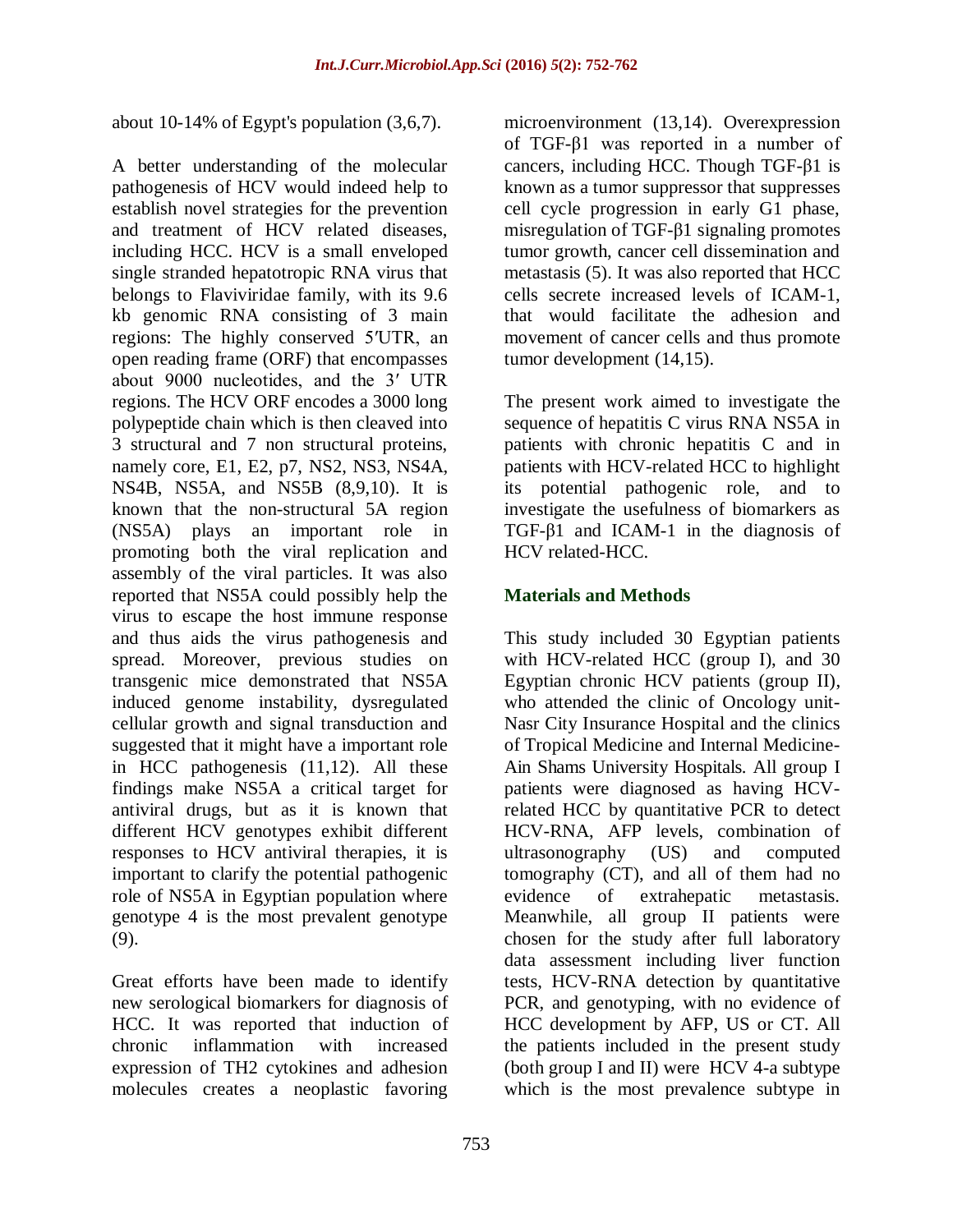Egypt and were negative for hepatitis B surface antigen (HBsAg).

Informed consent was obtained from all participant individuals. The study was conducted in accordance with the stipulations of the local ethical and scientific committees of Ain Shams University and the procedures respected the ethical standards in Helsinki declaration of 1964. Samples were collected from all patients and plasma and serum were stored at -70°C until they were used.

All patients were subjected to:

1. Sequencing of the HCV-NS5A region (codons 2069-2265) by automated DNA sequencer (ALF express Autoread), using sequencing kit, in conjunction with ALF Express<sup>TM</sup> dATP labeling mix supplied by Amersham Pharmacia Biotech, Sweden.

2. Serum TGF-β1 assay by commercially available Quantikine R&D Human TGF-β1 ELISA Kit (R&D Systems, Minneapolis, MN, USA).

3. Serum ICAM-1 assay by commercially available Quantikine R&D Human ICAM-1 ELISA Kit (R&D Systems, Minneapolis, MN, USA).

#### **Amplification of HCV NS5A by RT-PCR and Sequence Analysis**

RNA extraction was done using QIA amp viral RNA Mini kit (QIAGEN Group), according to the manufacturer's instructions, followed by RNA reverse transcription and amplification using QIAGEN one step RT-PCR kit technology, USA. Primers used for amplification of NS5A region were primer A (forward primer): CCGTACCTT GGAAGGGGTAG, and primer B (reverse primer): ACCGAGACTT CCCTGTCATC. The reverse transcription and amplification

were done according to the following program: 50°C for 30 minutes, 95°C for 15 minutes, followed by 3 steps amplification cycle consisting of: 94°C for 1 min, 68°C for 1 min, 72°C for 1 min, which is repeated for 40 cycles, followed by final extension at 72°C for 10 min.

DNA sequence analysis for HCV NS5A region was done using ALF express Autoread sequencing kit, in conjunction with ALF Express<sup>TM</sup> dATP labeling mix supplied by Amersham Pharmacia Biotech, Sweden. This process involved denaturation of the amplified DNA followed by annealing of denaturated DNA with the primers (forward primer: CCGTACCT TGGAAGGGGTAG), and (reverse primer: ACCGAGACTTCCCTGTCATC). The annealing reaction was preheated at 65°C for 5 minutes, then placed at 37°C for 10 minutes and at room temperature for 10 minutes. This was followed by addition of the labeling mix and termination reactions.

The resulting nucleotides sequencing of amplified NS5A region were translated into individual amino acid using DNA MAN program (gene bank). Then the amino acid sequence alignment relative to establish wild type NS5A protein region of HCV-genotype 4-a sequence data base from gene bank to deduce the amino acid changes.

# **Statistical Analysis**

Statistical analysis performed using SPSS V 15.0. Results were expressed as means + SD, percentages, and ranges. Comparisons of quantitative and qualitative variables were conducted between groups using the student-t test and Chi-square tests and - Fisher's exact test respectively. A p-value of  $\leq$  0.05 was considered to be statistically significant while a p< 0.001 was considered highly significant.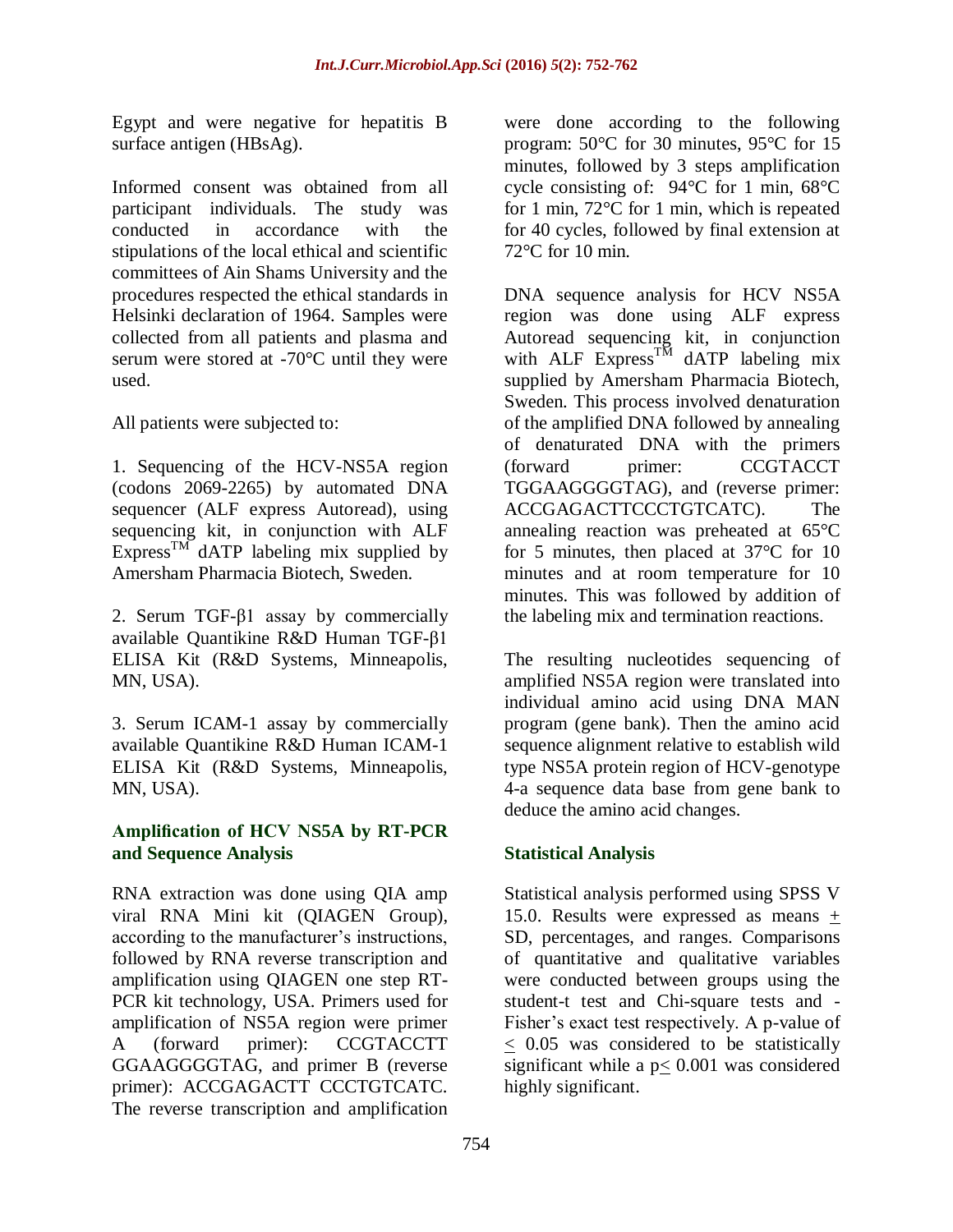Logistic regression analysis was performed to determine the significant effect of the different variables on the diagnosis of chronic hepatitis C and HCV related HCC.

An operator characteristic (ROC) curve was constructed to establish clinically relevant cut off values for TGF-β1 and ICAM-1.

#### **Results and Discussion**

The mean age of patients involved in this study was  $56.23 + 7.4$  years, while the mean age for group I and II was  $57.30 + 8.1$  and 55.2  $\pm$  6.7 years respectively with no significant difference between both groups  $(t=1.11, p=0.28)$ . There was male predominance in both groups, with group I including 3 females and 27 males and group II including 6 females and 24 males.

The mean HCV- RNA viral load was 269433 + 207863 and 294597 + 229284 IU/ml for group I and group II patients respectively, with no statistically significant difference between both groups  $(p= 0.575)$ .

Demographic and descriptive laboratory data of group I and group II patients are described in table (1)

# **Results of NS5A Sequencing**

The results in this study indicated that 18 patients (60%) out of 30 patients of HCVrelated HCC group (group I) harbored a wild-type (wt) sequence of NS5A region with a sequence identities (100%), while the other 12 patients (40%) harbored mutations that ranged from  $2 - 6$  with mean  $4.5 + 1.38$ mutations/case and mean sequence identities  $91.5 + 1.31$  %. On the other hand it was found that 23/30 (76.7%) of non HCC chronic HCV patients (group II) harbored mutations that ranged from 5 - 17 with a mean 9.5 + 3.01 mutations/case and mean sequence identities  $89.1 + 3.82$  %.

Comparative statistics between group I and group II revealed a significant higher frequency of mutations in the NS5A region in group II patients  $(X^2 = 8.2971, p=0.003)$ . Also there was highly significant increase in mean sequence identities in group I compared to group  $II$  ( $p<0.001$ ), and highly significant increase in mean number of mutations in group II ( $p<0.001$ ) compared to group I (table 2).

#### **Interferon Sensitive Determining Region (ISDR) Mutations (Codons 2209-2248)**

10 out of 30 group I patients versus 23 out of 30 group II patients had ISDR mutations, with a highly significant difference between both groups  $(X^2=11.381, p<0.001)$ . The mean number of mutations/case in the ISDR sequence was lower in group I patients than in group II patients with a highly significant difference between both groups (p<0.001)(table 2 and 3). The mutations in the ISDR in group II patients ranged from 1- 7, while none of group I patients had more than 1 ISDR mutation.

Figure (1) shows schematic representation of the amino acids sequence of the amplified NS5A region for patients involved in this study

Comparative statistics between group I and group II patients regarding the studied parameters are shown in table (2), while comparative statistics between group I and group II mutation positive patients regarding the studied parameters are shown in table (3).

Regarding the frequency of mutations in the NS5A region, it was found that mutations at codons 2260 & 2130 were the most frequent occurring in 21/23 group II and 8/12 group I patients who harbored NS5A mutations. Meanwhile, mutation at codon 2212 was the most frequent mutation in ISDR region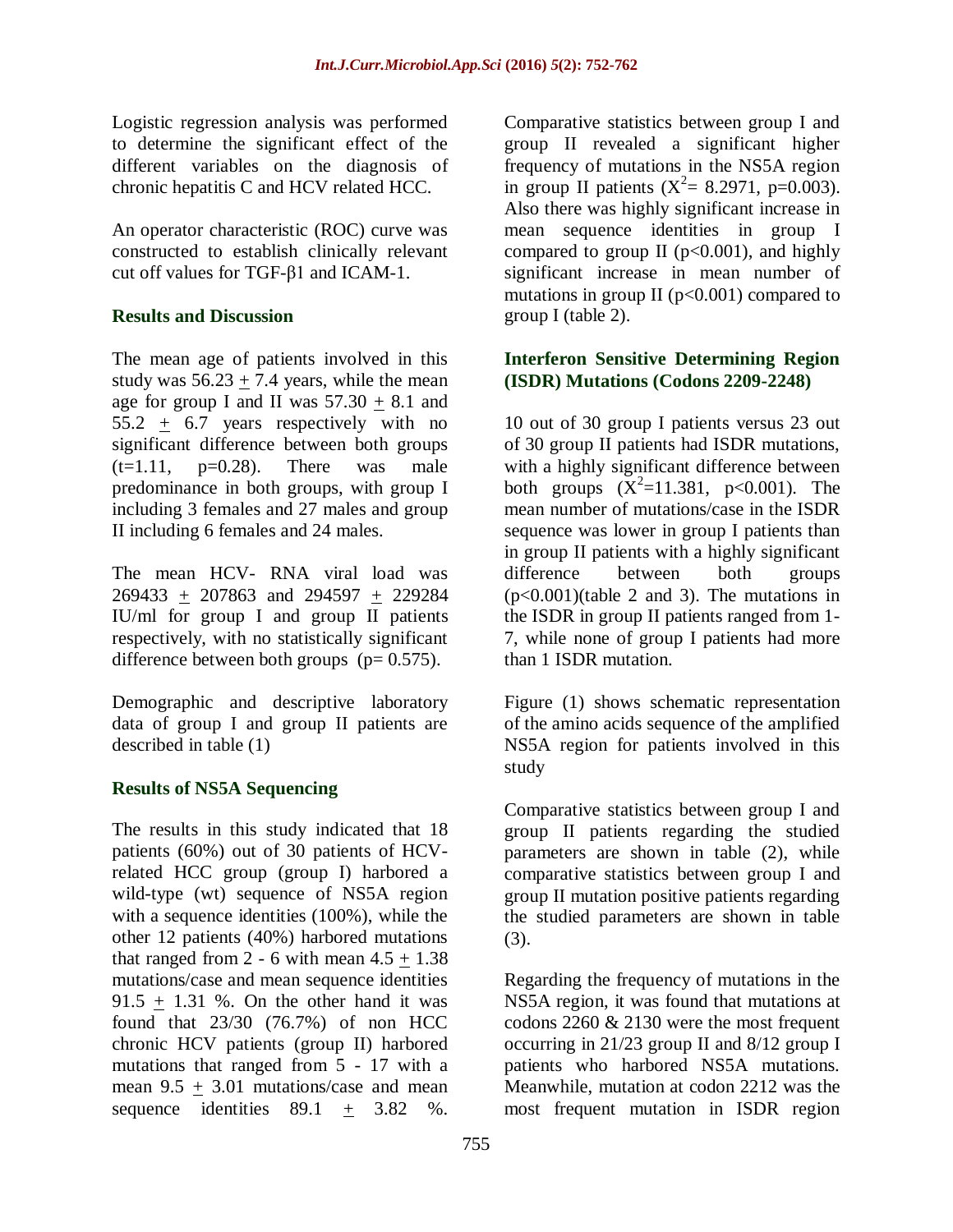occurring in 19/23 group II patients and in 9/12 group I patients who harbored NS5A mutations.

#### **Results of TGF-β1 and ICAM-1**

The present study results showed that the mean TGF-β1 and ICAM-1 levels in the group I patients were significantly higher than those in group II patients (both p<0.001). The serum levels of TGF-β1 and ICAM-1 in group I ranged from 5,700 - 16,500 pg/ml and from 210 to 1580 ng/ml respectively with a mean of  $9971 + 2554$ pg/ml and  $633 + 331$  ng/ml, while the serum levels of TGF- β1 and ICAM-1 in group II ranged from 1,570 -10,800 pg/ml and from 170 to 560 ng/ml respectively with a mean of  $5708 + 2331$  pg/ml and  $339 +$ 108 ng/ml. Using ROC analysis, a cut off of TGF-β1 of 7210 pg/ml was found to

discriminate HCC- related HCV patients from non HCC related HCV patients with sensitivity 93.3 % and specificity 80%, while a cut off of ICAM-1 of 445 ng/ml could discriminate HCC- related HCV patients from non HCC related HCV patients with sensitivity 73.3% and specificity 83.3% (figure 2). Comparative statistics of serum levels of TGF-β1 and ICAM-1 are presented in (tables 1 and 2)

# **Logistic Regression**

The results of regression analysis showed that serum TGF-β1 levels, serum ICAM-1 levels, and number of NS5A mutations are the significant variables for the diagnosis of HCV-related HCC (p=0.004, p=0.02,and p=0.01 respectively).

| Parameter                | Group I                    | Group II                  |  |  |
|--------------------------|----------------------------|---------------------------|--|--|
| Age (years)              | < 55: 11 (36.7%)           | $<$ 55: 16 (53.3 %)       |  |  |
|                          | $>55:19(63.3\%)$           | $>55$ : 14 (46.7 %)       |  |  |
|                          |                            |                           |  |  |
| <b>Sex</b>               | Male: 27 (90%)             | Male: 24 (80%)            |  |  |
|                          | Female: 3 (10%)            | Female: 6 (20%)           |  |  |
|                          |                            |                           |  |  |
| $HCV$ viral load (IU/ml) | Range: 2800-6,20000        | Range: 1200-5,45000       |  |  |
|                          |                            |                           |  |  |
| NS5A sequence            | wt: $18(60\%)$             | wt: $7(23.3\%)$           |  |  |
|                          | 1-6 mutations: 12 (40%)    | 1-6 mutations: $5(16.7%)$ |  |  |
|                          | $\geq$ 6 mutations: 0 (0%) | $>6$ mutations: 18 (60%)  |  |  |
|                          | Range: 0-6                 | Range: 0-17               |  |  |
|                          |                            |                           |  |  |
| <b>ISDR</b> sequence     | wt: $20(66.7%)$            | wt: $7(23.3\%)$           |  |  |
|                          | 1 mutation: 10 (33.3%)     | 1 mutation: $2(6.7\%)$    |  |  |
|                          | $>2$ mutations: 0 (0%)     | $>2$ mutations:: 21 (70%) |  |  |
|                          | Range: $0-1$               | Range: $0-7$              |  |  |
|                          |                            |                           |  |  |
| $TGF-\beta1 (pg/ml)$     | Range: 5,700 - 16,500      | Range: 1,570 - 10,800     |  |  |
|                          |                            |                           |  |  |
| $ICAM-1$ (ng/ml)         | Range: 210-1580            | Range: 170-560            |  |  |

#### **Table.1** Demographic and Descriptive Laboratory Data of Group I and Group II Patients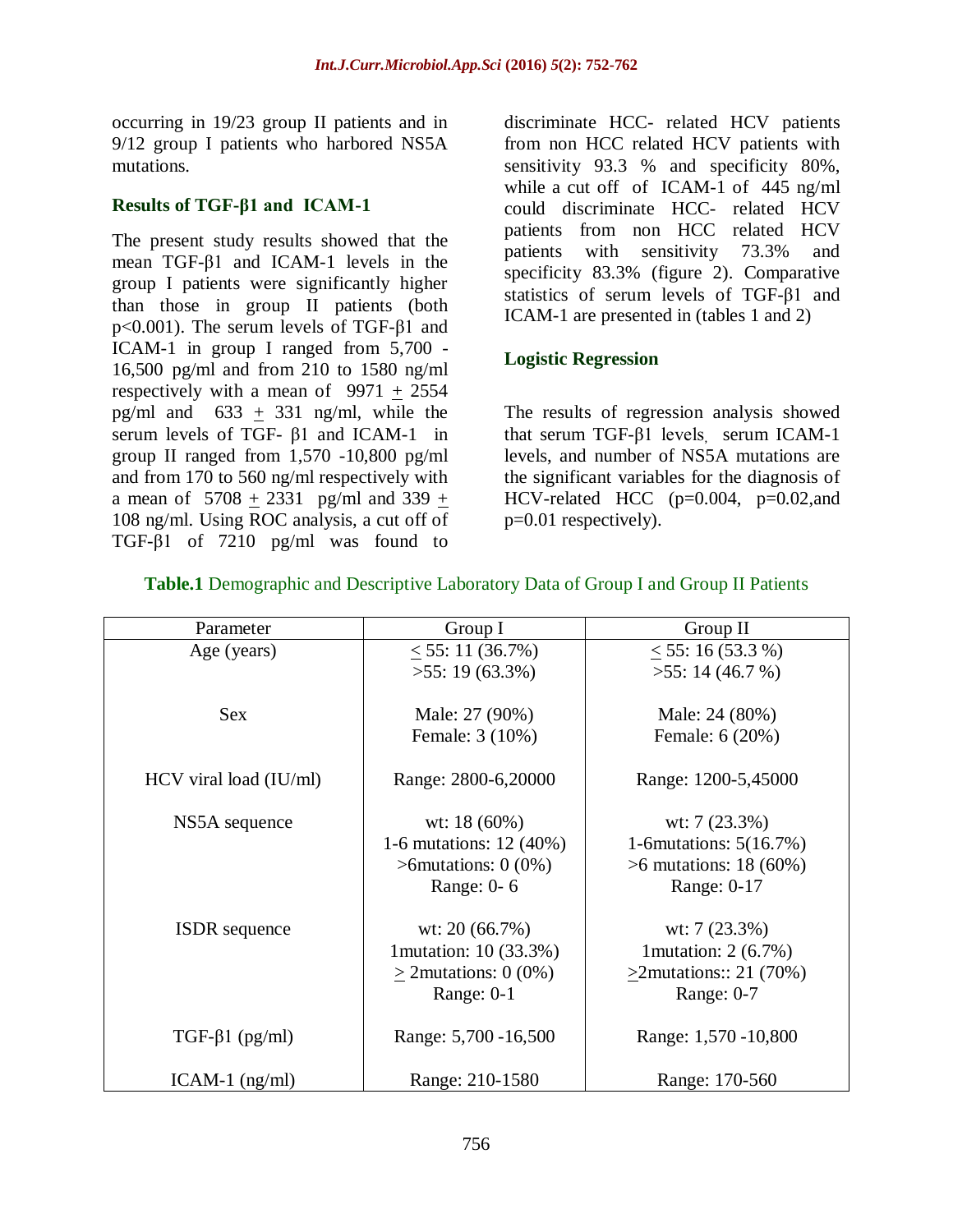| 2069<br>207<br>2071 |                                       | 2089                                      |     | for Cases No: 1, 4, 7, 9, 12, 14, 16, 19, 20 | $\frac{8}{3}$                                                      |  |
|---------------------|---------------------------------------|-------------------------------------------|-----|----------------------------------------------|--------------------------------------------------------------------|--|
|                     |                                       |                                           |     |                                              | Query PGVPIPAPNYKFALWRVSAEDYVEVRRVGDFHYVTGVTQDNIKFPCQVPAPELFTEVDGI |  |
|                     | Case $1 \cdots \cdots$                |                                           |     |                                              |                                                                    |  |
|                     | Case $4$ $\cdots$                     |                                           |     |                                              |                                                                    |  |
|                     | Case 7                                | $\cdots$                                  |     |                                              |                                                                    |  |
|                     | Case $9 \cdots$                       |                                           |     |                                              |                                                                    |  |
|                     | Case 12 $\cdots$ <sup>T</sup>         |                                           |     |                                              |                                                                    |  |
|                     |                                       | Case 14 $\cdots \cdots \cdots \mathbf{v}$ |     |                                              |                                                                    |  |
|                     | Case $16 \cdots$                      |                                           |     |                                              |                                                                    |  |
|                     |                                       | Case $19$                                 |     |                                              |                                                                    |  |
|                     | Case $20$                             |                                           |     |                                              |                                                                    |  |
|                     |                                       | ನಿನಿ<br>ψN                                | 4   |                                              | జ<br>88<br>öή<br>Ψ                                                 |  |
|                     |                                       |                                           |     |                                              | Query RIHRHAPKCKPLLRDEVSFSVGLNSFVVGSQLPCEPEPDVAVLTSMLTDPSHITAESARR |  |
|                     |                                       | Case $1 \cdots$ $\mathbb{L}$              |     |                                              |                                                                    |  |
|                     |                                       | Case $4 \cdot \cdot \cdot$                |     |                                              |                                                                    |  |
|                     | Case $7 \cdots$ $\mathbb{L}^{\cdots}$ |                                           |     |                                              |                                                                    |  |
|                     |                                       | Case $9 \cdot \mathbf{r}$                 |     |                                              |                                                                    |  |
|                     | Case $12 - 1$                         |                                           |     |                                              |                                                                    |  |
|                     | Case 14 $\cdot$ L                     |                                           |     |                                              |                                                                    |  |
|                     | Case $16 \cdot L$                     |                                           |     |                                              |                                                                    |  |
|                     |                                       | Case 19 $\cdots$                          |     |                                              |                                                                    |  |
|                     | Case $20$ .                           |                                           |     |                                              |                                                                    |  |
|                     |                                       | S.                                        |     | $\overline{\mathbf{c}}$<br>S                 |                                                                    |  |
|                     |                                       |                                           |     |                                              | Query RLARGSRPSLASSSASQLSPRLLQATCTAPHDSPGTDLLEANLLWGSTATRVETDEKVII |  |
|                     | Case 1                                |                                           |     |                                              |                                                                    |  |
|                     |                                       | .                                         |     |                                              |                                                                    |  |
|                     | Case 4                                |                                           |     |                                              |                                                                    |  |
|                     | Case 7                                |                                           |     |                                              |                                                                    |  |
|                     | Case 9                                |                                           |     |                                              |                                                                    |  |
|                     | Case $12 \cdots$                      |                                           |     |                                              |                                                                    |  |
|                     | Case $14$ ……                          |                                           |     |                                              |                                                                    |  |
|                     | Case $16 \cdots$                      |                                           |     |                                              |                                                                    |  |
|                     | Case $19 \cdots$                      |                                           |     | $\overline{\mathbf{K}}$                      |                                                                    |  |
|                     | Case $20$                             |                                           |     | ĸ                                            |                                                                    |  |
|                     |                                       | ₩                                         | 265 | K                                            |                                                                    |  |
|                     |                                       | Query LDSFESCVAEQNDDREV                   |     |                                              |                                                                    |  |
|                     | Case 1                                |                                           |     |                                              |                                                                    |  |
|                     | Case 4                                | $\cdot \cdot \cdot$                       |     |                                              |                                                                    |  |
|                     | Case 7                                |                                           |     |                                              |                                                                    |  |
|                     | Case $9 \cdots$                       |                                           |     |                                              |                                                                    |  |
|                     |                                       |                                           |     |                                              |                                                                    |  |
|                     |                                       |                                           |     |                                              |                                                                    |  |
|                     | Case $19$                             | Case 16                                   |     |                                              |                                                                    |  |

# **Figure.1** Schematic Representation of the Amino Acids Sequence of the Amplified Ns5a Region

Query : wild type NS5A genotype 4a from gene bank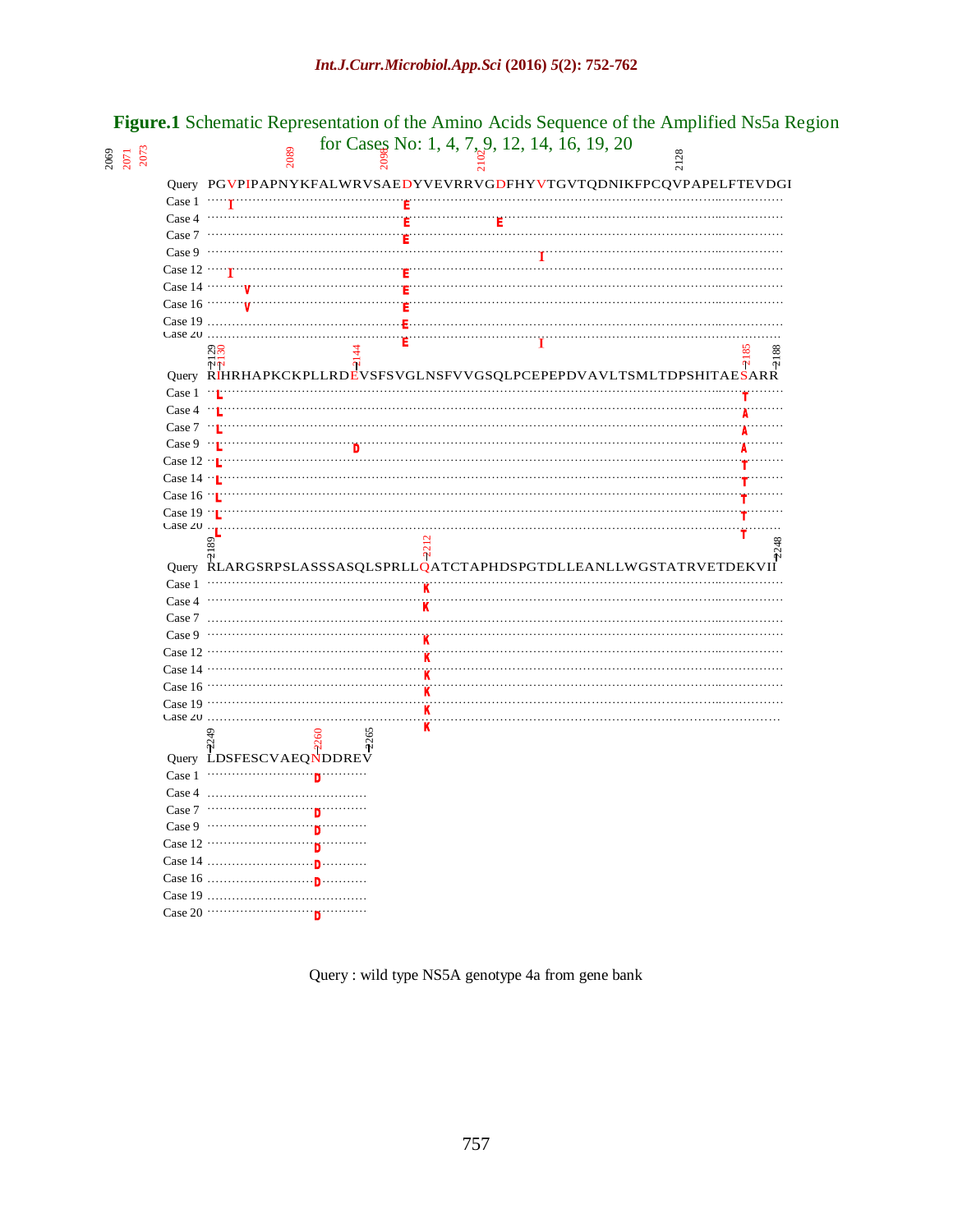#### *Int.J.Curr.Microbiol.App.Sci* **(2016)** *5***(2): 752-762**

|                        | <b>Group I</b>    | <b>Group II</b> |          | $\mathbf{p}$ | <b>Significance</b> |
|------------------------|-------------------|-----------------|----------|--------------|---------------------|
|                        | $(n=30)$          | $(n=30)$        |          |              |                     |
|                        | Mean $\pm$ S.D    | Mean $\pm$ S.D  |          |              |                     |
| Number of NS5A         | $1.97 + 0.47*$    | $6.60 + 5.06$   | $-4.679$ | < 0.001      | $HS**$              |
| mutations/case         |                   |                 |          |              |                     |
| Sequence identities(%) | $96.6 + 3.31$     | $91.6 + 5.76$   | $-3.99$  | < 0.001      | $HS**$              |
| Number of ISDR         | $0.33 \pm 0.087*$ | $2.33 + 1.79$   | $-5.222$ | < 0.001      | $HS**$              |
| mutations/case         |                   |                 |          |              |                     |
| $TGF-\beta1 (pg/ml)$   | $9971 + 2554$     | $5708 + 2331$   | 7.009    | < 0.001      | $HS**$              |
| $ICAM-1$ (ng/ml)       | $633 + 331$       | $339 + 108$     | 4.626    | < 0.001      | $HS**$              |

#### Table.2 Comparative Statistics between Group I and Group II Patients as Regards the Studied Parameters

\*Std Error of Mean (SEM) \*\* HS: highly significant

#### **Table.3** Comparative Statistics between Group I and Group II Patients Who had Ns5a Mutations as Regards the Studied Parameters

| <b>Group I</b><br>$(n=12)$ | <b>Group II</b><br>$(n=23)$ |          | p     | <b>Significance</b> |
|----------------------------|-----------------------------|----------|-------|---------------------|
| Mean $\pm$ S.D             | Mean $\pm$ S.D              |          |       |                     |
| $4.5 + 1.38$               | $9.5 + 3.01$                | $-3.90$  | 0.004 | $S^*$               |
|                            |                             |          |       |                     |
| $91.5 + 1.31$              | $89.1 + 3.82$               | $-2.21$  | 0.054 | $NS**$              |
| $1.0 + 0.0$                | $2.97 + 1.33$               | $-3.631$ | 0.008 | S                   |
|                            |                             |          |       |                     |
| $9576 + 2028$              | $5913 + 2133$               | 2.528    | 0.021 |                     |
| $770.3 + 429$              | $327 + 105$                 | 2.794    | 0.032 | S                   |
|                            |                             |          |       |                     |

\*S: significant \*\*NS: non significant

#### **Figure.2** ROC Analysis Showing Cutoff Value of TGF-β1 and ICAM-1 to Discriminate between HCV-related HCC and Non HCC Patients

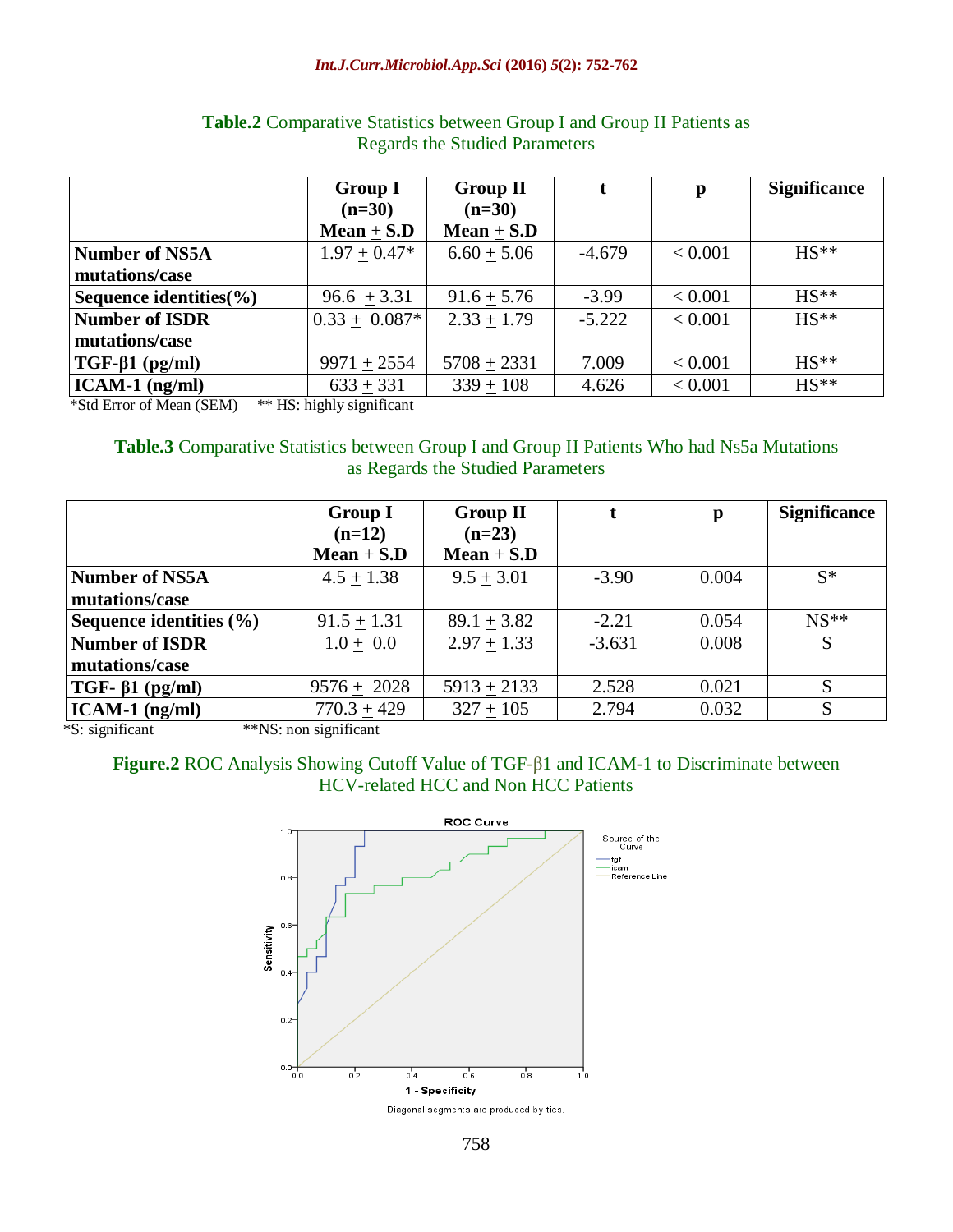Chronically infected HCV patients have increased risk of developing HCC, which is directly correlated with the degree of liver damage and cirrhosis. In fact, HCC rarely occurs in non cirrhotic HCV patients, while the annual incidence rate of HCC in cirrhotic HCV patients is about 1 - 7% (16). The development of markers for identification of HCV infected people who are at high risk of progressing to fibrosis and developing HCC is thus of ultimate importance.

The HCV NS5A protein is thought to play a critical role in viral replication and assembly, inhibition of response to interferon, and hepatocarcinogenesis, which makes NS5A an appealing target for novel anti-HCV therapies (12). The difference in the viral load, clinical sequence of HCV infection, progression to cirrhosis and HCC development can thus be attributed to genetic differences in the sequence of HCV NS5A region which varies in different HCV genotypes, and as far as we know, no such study has been performed on Egyptian patients. In that context, sequence analysis of the amplified NS5A region was performed in both HCV-related HCC patients and chronic HCV non-HCC patients in the present study to highlight the potential pathogenic role of NS5A in the development of HCV-related HCC. We demonstrated that 18 patients (60%) out of 30 patients of HCV-related HCC group (group I) harbored a wt sequence of NS5A region with sequence identities (100%), while only 7/30 of the non HCC chronic HCV patients group (23.3%) harbored a wt sequence of NS5A region with a significant difference between both groups  $(p=0.003)$ , and that  $23/30$ patients within the non HCC group (group II) harbored mutations in NS5A region that ranged from 5-17 with an average  $9.5 \pm 3.01$ mutations and mean sequence identities (89.1%), while the 12/30 patients of the HCC group (group I) harbored mutations

759

that ranged from 2 - 6 with an average  $4.5 +$ 1.38 mutations and sequence identities (91.5%). These results are in agreement with the results of other previous studies (17,18,19), who reported that a significant majority of HCC patients had wild-type or minimally mutated NS5A protein, without substantial differences between tumor, liver tissue and serum, and suggested that the wt NS5A protein would probably have a role in HCV-related liver carcinogenesis.

Experimental evidences suggest that HCV-NS5A protein with a wt ISDR sequence (Codons 2209-2248) may contribute to the response to interferon based therapies, uncontrolled cell proliferation, and malignant transformation (18,19). This is enforced by the findings in the present study, indicating that there was a significant increase in mean number of mutations in ISDR region  $(p<0.001)$  in group II compared to group I, and that fewer mutations in the NS5A- ISDR, and wild type amino acid in this region were significantly correlated with HCC. Similarly, Hung and his associates (19), who investigated the association of risk of HCC development with the variation in the amino acid sequence in the NS5A-ISDR region, found that HCC was significantly associated with fewer amino acid substitutions in the NS5A-ISDR region, and that those patients who had > 4 mutations in NS5A-ISDR region had a lower prevalence of HCC than those patients with few  $\left(\langle 4 \rangle\right)$  or no mutations (wild type) in this region, and suggested that amino acid substitutions in ISDR is a significant factor associated with the development of HCC in chronic HCV-1b patients. Meanwhile in our study, we found that only 10/30 group I patients had mutations in the ISDR region and none of them had more than 1 ISDR mutation, while 23/30 group II patients had ISDR mutations ranging from  $1 - 7$  with mean  $2.97 + 1.33$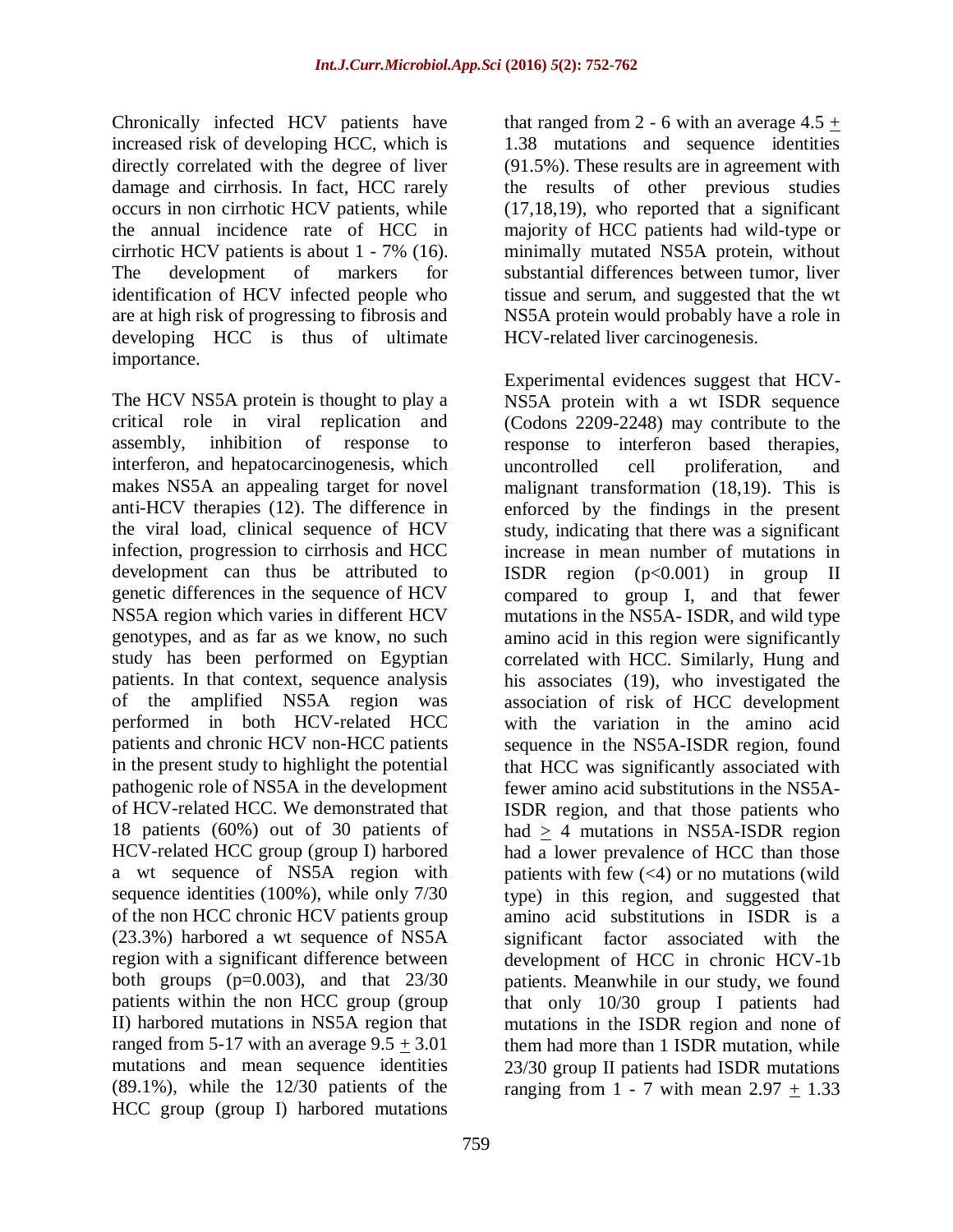with a significant difference between both groups, and we suggest that NS5A-ISDR mutations < 2 has a significant association with HCV-related HCC in Egyptian patients with genotype 4a.

Based on these results, it is evident that NS5A wt sequence would indeed increase the risk for HCV associated HCC and thus could be used as a marker to identify HCV patients who are at risk to develop HCC and thus should be subjected to therapy in early phases before development of cirrhosis as it was reported that achieving sustained virological response in presence of cirrhosis would not abolish the risk of developing HCC (20).

The mechanism by which wt NS5A increases the risk of HCC is not fully elucidated (21), however it may involve escape from apoptosis, which is a crucial event that favors HCV survival and promotes hepatocarcinogenesis, by inhibition of caspase-3, activation of cellular proliferative pathways as RAf/MAPK/ERP pathway, and inducing mitotic dysregulation and chromosomal instability (16,21).

In conclusion, *t*he wild type NS5A, particularly that of ISDR regions, is a significant marker for the development of HCV-related HCC. In addition, high levels TGF-β1 and ICAM-1 are potential effective serological markers for the diagnosis of patients with HCV-related HCC.

# **References**

1. Xuan SY, Xin YN, and Chen H (2007): Significance of hepatitis B virus surface antigen, hepatitis C virus expression in hepatocellular carcinoma and pericarcinomatous tissues. World J Gastroenterol; 13(12): 1870-1874.

- 2. Schmitz KJ, Wohlschlaeger J, and Long H (2008): Activation of the ERK and AKT signaling pathway predict poor prognosis in HCC and ERK activation in cancer tissue is associated with HCV infection. Hepatology; 48 : 83-90.
- 3. Hiotis SP, Rahbari NN, Villanueva GA, Klegar E, Luan W, Wang Q, and Yee HT (2012): Hepatitis B vs. hepatitis C infection on viral hepatitis-associated hepatocellular carcinoma. [BMC](http://www.ncbi.nlm.nih.gov/pubmed/22681852)  [Gastroenterol;](http://www.ncbi.nlm.nih.gov/pubmed/22681852) 12: 64.
- 4. Amal Ahmed Mohamed, Tamer A Elbedewy, Magdy El-Serafy, Naglaa El-Toukhy, Wesam Ahmed, Zaniab Ali El Din (2015): Hepatitis C virus: A global view. World J Hepatol; 7(26): 2676-2680.
- 5. Li T, Zhao S, Song B, [Wei Z,](http://www.ncbi.nlm.nih.gov/pubmed/?term=Wei%20Z%5BAuthor%5D&cauthor=true&cauthor_uid=26003220) [Lu G,](http://www.ncbi.nlm.nih.gov/pubmed/?term=Lu%20G%5BAuthor%5D&cauthor=true&cauthor_uid=26003220) [Zhou J,](http://www.ncbi.nlm.nih.gov/pubmed/?term=Zhou%20J%5BAuthor%5D&cauthor=true&cauthor_uid=26003220) and [Huo T](http://www.ncbi.nlm.nih.gov/pubmed/?term=Huo%20T%5BAuthor%5D&cauthor=true&cauthor_uid=26003220) (2015): [Effects of](http://www.ncbi.nlm.nih.gov/pubmed/26003220)  [transforming growth factor β-1 infected](http://www.ncbi.nlm.nih.gov/pubmed/26003220)  [human bone marrow mesenchymal](http://www.ncbi.nlm.nih.gov/pubmed/26003220)  [stem cells on high-](http://www.ncbi.nlm.nih.gov/pubmed/26003220) and low-metastatic [potential hepatocellular carcinoma.](http://www.ncbi.nlm.nih.gov/pubmed/26003220) Eur J Med Res; 20: 56.
- 6. El-Zanaty F and Way A (2009): Egypt Demographic and Health Survey 2008. Cairo: El-Zanaty and Associates, and Macro International.
- 7. [Miller FD,](http://www.ncbi.nlm.nih.gov/pubmed/?term=Miller%20FD%5BAuthor%5D&cauthor=true&cauthor_uid=26668697) [Elzalabany MS,](http://www.ncbi.nlm.nih.gov/pubmed/?term=Elzalabany%20MS%5BAuthor%5D&cauthor=true&cauthor_uid=26668697) [Hassani S,](http://www.ncbi.nlm.nih.gov/pubmed/?term=Hassani%20S%5BAuthor%5D&cauthor=true&cauthor_uid=26668697) and [Cuadros DF](http://www.ncbi.nlm.nih.gov/pubmed/?term=Cuadros%20DF%5BAuthor%5D&cauthor=true&cauthor_uid=26668697) (2015): Epidemiology of hepatitis C virus exposure in Egypt: Opportunities for prevention and evaluation. [World J Hepatol;](http://www.ncbi.nlm.nih.gov/pubmed/?term=Epidemiology+of+hepatitis+C+virus+exposure+in+Egypt%3A+Opportunities+for+prevention+and+evaluation) 7(28): 2849-2858.
- 8. [Anwar MI,](http://www.ncbi.nlm.nih.gov/pubmed/?term=Anwar%20MI%5BAuthor%5D&cauthor=true&cauthor_uid=24238670) [Iqbal M,](http://www.ncbi.nlm.nih.gov/pubmed/?term=Iqbal%20M%5BAuthor%5D&cauthor=true&cauthor_uid=24238670) [Yousef MS,](http://www.ncbi.nlm.nih.gov/pubmed/?term=Yousef%20MS%5BAuthor%5D&cauthor=true&cauthor_uid=24238670) and [Rahman M](http://www.ncbi.nlm.nih.gov/pubmed/?term=Rahman%20M%5BAuthor%5D&cauthor=true&cauthor_uid=24238670) (2013): Over-expression and characterization of NS3 and NS5A of Hepatitis C virus genotype 3a. [Microb Cell Fact;](http://www.ncbi.nlm.nih.gov/pubmed/?term=over-expression+and+characteriation+of+NS3+and+NS5A+of+hepatitis+C+virus+genotype+3a) 12: 111.
- 9. [Farag MM,](http://www.ncbi.nlm.nih.gov/pubmed/?term=Farag%20MM%5BAuthor%5D&cauthor=true&cauthor_uid=26512201) [Sofy AR,](http://www.ncbi.nlm.nih.gov/pubmed/?term=Sofy%20AR%5BAuthor%5D&cauthor=true&cauthor_uid=26512201) [Mousa AA,](http://www.ncbi.nlm.nih.gov/pubmed/?term=Mousa%20AA%5BAuthor%5D&cauthor=true&cauthor_uid=26512201) [Ahmed MA,](http://www.ncbi.nlm.nih.gov/pubmed/?term=Ahmed%20MA%5BAuthor%5D&cauthor=true&cauthor_uid=26512201) and [Alganzory MR](http://www.ncbi.nlm.nih.gov/pubmed/?term=Alganzory%20MR%5BAuthor%5D&cauthor=true&cauthor_uid=26512201) (2015): Molecular Assay and Genotyping of Hepatitis C Virus among Infected Egyptian and Saudi Arabian Patients. [Virology \(Auckl\);](http://www.ncbi.nlm.nih.gov/pubmed/26512201) 6: 1-10.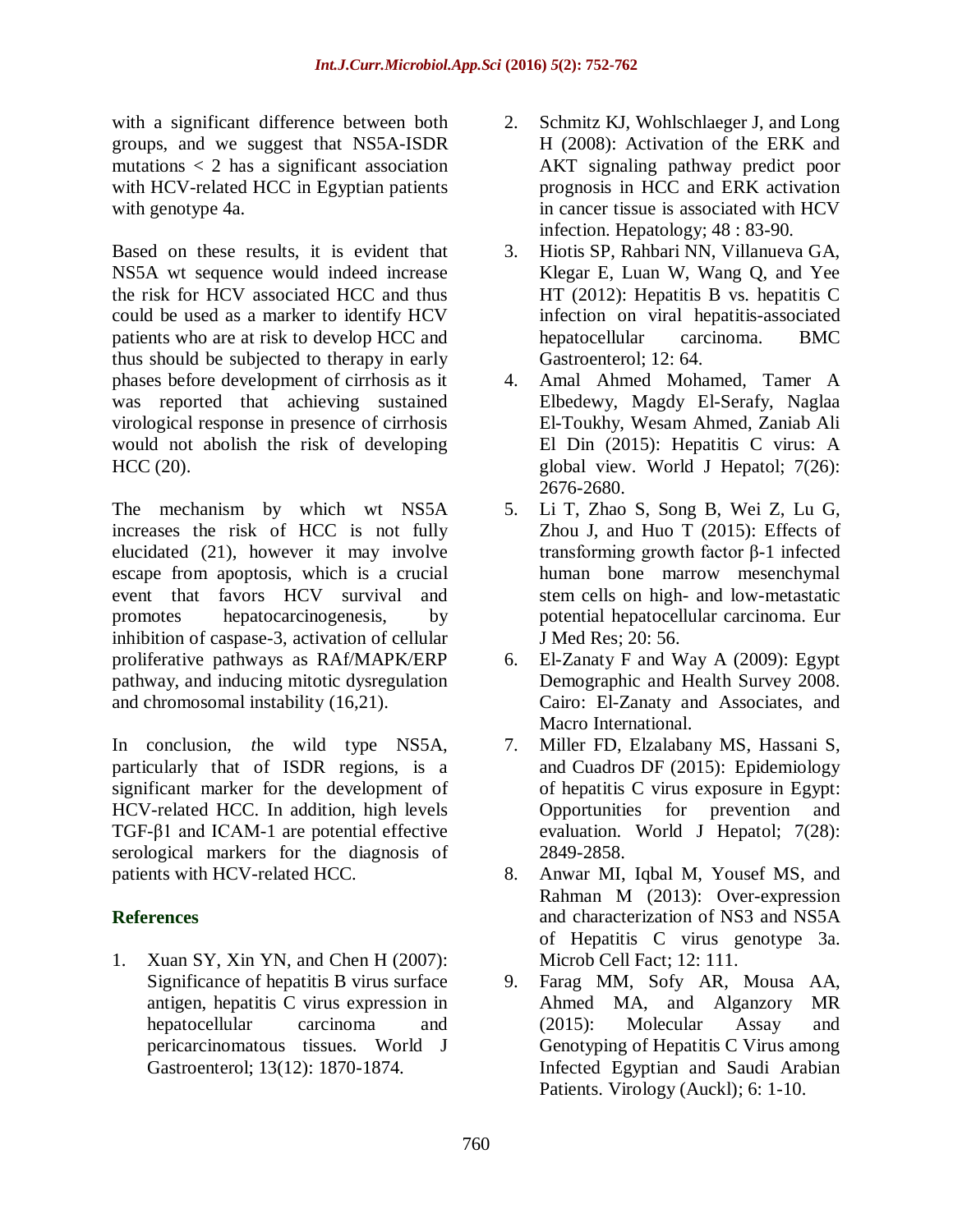- 10. Li HC and Lo SY (2015): [Hepatitis C](http://www.ncbi.nlm.nih.gov/pubmed/26052383)  [virus: Virology, diagnosis and](http://www.ncbi.nlm.nih.gov/pubmed/26052383)  [treatment.](http://www.ncbi.nlm.nih.gov/pubmed/26052383) World J Hepatol; 7(10): 1377-1389.
- 11. Goldberg Bittman L, Kitay Cohen Y, and Ruth Hadari (2008): Random aneuploidy in chronic hepatitis C patients. Cancer Genetics and Cytogenetics; 108 : 20-23.
- 12. [Igloi Z,](http://www.ncbi.nlm.nih.gov/pubmed/?term=Igloi%20Z%5BAuthor%5D&cauthor=true&cauthor_uid=25872741) [Kazlauskas A,](http://www.ncbi.nlm.nih.gov/pubmed/?term=Kazlauskas%20A%5BAuthor%5D&cauthor=true&cauthor_uid=25872741) [Saksela K,](http://www.ncbi.nlm.nih.gov/pubmed/?term=Saksela%20K%5BAuthor%5D&cauthor=true&cauthor_uid=25872741) [Macdonald A,](http://www.ncbi.nlm.nih.gov/pubmed/?term=Macdonald%20A%5BAuthor%5D&cauthor=true&cauthor_uid=25872741) [Mankouri J,](http://www.ncbi.nlm.nih.gov/pubmed/?term=Mankouri%20J%5BAuthor%5D&cauthor=true&cauthor_uid=25872741) and [Harris](http://www.ncbi.nlm.nih.gov/pubmed/?term=Harris%20M%5BAuthor%5D&cauthor=true&cauthor_uid=25872741)  [M](http://www.ncbi.nlm.nih.gov/pubmed/?term=Harris%20M%5BAuthor%5D&cauthor=true&cauthor_uid=25872741) (2015): Hepatitis C virus NS5A protein blocks epidermal growth factor receptor degradation via a proline motif- dependent interaction. [J Gen](http://www.ncbi.nlm.nih.gov/pubmed/?term=Hepatitis+C+virus+NS5A+protein+blocks+epidermal+growth+factor+receptor+degradation+via+a+proline+motif-+dependent+interaction)  [Virol;](http://www.ncbi.nlm.nih.gov/pubmed/?term=Hepatitis+C+virus+NS5A+protein+blocks+epidermal+growth+factor+receptor+degradation+via+a+proline+motif-+dependent+interaction) 96(8): 2133-2144.
- 13. [Saxena R](http://www.ncbi.nlm.nih.gov/pubmed/?term=Saxena%20R%5BAuthor%5D&cauthor=true&cauthor_uid=26085916) and [Kaur J](http://www.ncbi.nlm.nih.gov/pubmed/?term=Kaur%20J%5BAuthor%5D&cauthor=true&cauthor_uid=26085916) (2015): Th1/Th2 cytokines and their genotypes as predictors of hepatitis B virus related hepatocellular carcinoma. [World J](http://www.ncbi.nlm.nih.gov/pubmed/?term=Th1%2FTh2+cytokines+and+their+genotypes+as+predictors+of+hepatitis+B+virus+related+hepatocellular+carcinoma)  [Hepatol;](http://www.ncbi.nlm.nih.gov/pubmed/?term=Th1%2FTh2+cytokines+and+their+genotypes+as+predictors+of+hepatitis+B+virus+related+hepatocellular+carcinoma) 7(11): 1572- 1580.
- 14. [Zhu PP,](http://www.ncbi.nlm.nih.gov/pubmed/?term=Zhu%20PP%5BAuthor%5D&cauthor=true&cauthor_uid=26109813) [Yuan SG,](http://www.ncbi.nlm.nih.gov/pubmed/?term=Yuan%20SG%5BAuthor%5D&cauthor=true&cauthor_uid=26109813) [Liao Y,](http://www.ncbi.nlm.nih.gov/pubmed/?term=Liao%20Y%5BAuthor%5D&cauthor=true&cauthor_uid=26109813) [Qin LL,](http://www.ncbi.nlm.nih.gov/pubmed/?term=Qin%20LL%5BAuthor%5D&cauthor=true&cauthor_uid=26109813) and [Liao WJ](http://www.ncbi.nlm.nih.gov/pubmed/?term=Liao%20WJ%5BAuthor%5D&cauthor=true&cauthor_uid=26109813) (2015): High level of intercellular adhesion molecule-1 affects prognosis of patients with hepatocellular carcinoma. [World J](http://www.ncbi.nlm.nih.gov/pubmed/26109813)  [Gastroenterol;](http://www.ncbi.nlm.nih.gov/pubmed/26109813) 21(23): 7254-7263.
- 15. Zhu XW and Gong JP (2013): Expression and role of ICAM-1 in the occurrence and development of hepatocellular carcinoma. Asian Pac J Cancer Prev; 14: 1579-1583.
- 16. Goossens N and Hoshida Y (2015): Hepatitis C virus-induced hepatocellular carcinoma. Clin Mol Hepatol; 21(2): 105-114.
- 17. De Mitri M.S, Morsica G, and Cassini R (2002) : Prevalence of wild - type in NS5A - PKR protein kinase binding domain in HCV-related hepatocellular carcinoma. J Hepatology; 36: 116-122.
- 18. De Mitri M.S, Cassini Romina, and Bagalio Sabiina (2007): Evolution of HCV-NS5A gene in the progression of liver disease to hepatocellular

carcinoma. Liver International; 8: 1126- 1133.

- 19. [Hung CH,](http://www.ncbi.nlm.nih.gov/pubmed/?term=Hung%20CH%5BAuthor%5D&cauthor=true&cauthor_uid=18088246) [Chen CH,](http://www.ncbi.nlm.nih.gov/pubmed/?term=Chen%20CH%5BAuthor%5D&cauthor=true&cauthor_uid=18088246) [Lee CM,](http://www.ncbi.nlm.nih.gov/pubmed/?term=Lee%20CM%5BAuthor%5D&cauthor=true&cauthor_uid=18088246) [Wu CM,](http://www.ncbi.nlm.nih.gov/pubmed/?term=Wu%20CM%5BAuthor%5D&cauthor=true&cauthor_uid=18088246) [Hu TH,](http://www.ncbi.nlm.nih.gov/pubmed/?term=Hu%20TH%5BAuthor%5D&cauthor=true&cauthor_uid=18088246) [Wang JH,](http://www.ncbi.nlm.nih.gov/pubmed/?term=Wang%20JH%5BAuthor%5D&cauthor=true&cauthor_uid=18088246) [Yen YH,](http://www.ncbi.nlm.nih.gov/pubmed/?term=Yen%20YH%5BAuthor%5D&cauthor=true&cauthor_uid=18088246) and [Lu SN](http://www.ncbi.nlm.nih.gov/pubmed/?term=Lu%20SN%5BAuthor%5D&cauthor=true&cauthor_uid=18088246) (2008): Associations of amino acid variations in the NS5A and E2-PePHD region of hepatitis C virus 1b with hepatocellular carcinoma. Journal of Viral Hepatitis; 15: 58–65.
- 20. Bruno S, Crosignani A, Roffi L, De Lisi S, Rossi S, Boccaccio V, Zermiani P, Mondelli M, and Maisonneuv P (2014): SVR is associated with no risk reduction of HCC development in patients with HCV-related cirrhosis. A prospective, up to 23-years, cohort follow-up study. J Hepatology; 60(Suppl): S224.
- 21. [Cheng D,](http://www.ncbi.nlm.nih.gov/pubmed/?term=Cheng%20D%5BAuthor%5D&cauthor=true&cauthor_uid=25388655) [Zhang L,](http://www.ncbi.nlm.nih.gov/pubmed/?term=Zhang%20L%5BAuthor%5D&cauthor=true&cauthor_uid=25388655) [Yang G,](http://www.ncbi.nlm.nih.gov/pubmed/?term=Yang%20G%5BAuthor%5D&cauthor=true&cauthor_uid=25388655) [Zhao L,](http://www.ncbi.nlm.nih.gov/pubmed/?term=Zhao%20L%5BAuthor%5D&cauthor=true&cauthor_uid=25388655) [Peng F,](http://www.ncbi.nlm.nih.gov/pubmed/?term=Peng%20F%5BAuthor%5D&cauthor=true&cauthor_uid=25388655) [Tian Y,](http://www.ncbi.nlm.nih.gov/pubmed/?term=Tian%20Y%5BAuthor%5D&cauthor=true&cauthor_uid=25388655) [Xiao X,](http://www.ncbi.nlm.nih.gov/pubmed/?term=Xiao%20X%5BAuthor%5D&cauthor=true&cauthor_uid=25388655) [Chung RT,](http://www.ncbi.nlm.nih.gov/pubmed/?term=Chung%20RT%5BAuthor%5D&cauthor=true&cauthor_uid=25388655) and [Gong G](http://www.ncbi.nlm.nih.gov/pubmed/?term=Gong%20G%5BAuthor%5D&cauthor=true&cauthor_uid=25388655) (2015): Hepatitis C virus NS5A drives a PTEN-PI3K/Akt feedback loop to support cell survival. [Liver Int;](http://www.ncbi.nlm.nih.gov/pubmed/?term=Hepatitis+C+virus+NS5A+drives+a+PTEN-PI3K%2FAkt+feedback+loop+to+support+cell+survival) 35(6): 1682-1691.
- 22. Zhao YJ, Ju Q and Li GC (2013): Tumor markers for hepatocellular carcinoma. Mol Clin Oncol; 1: 593- 598.
- 23. [Dong ZZ,](http://www.ncbi.nlm.nih.gov/pubmed/?term=Dong%20ZZ%5BAuthor%5D&cauthor=true&cauthor_uid=18522884) [Yao DF,](http://www.ncbi.nlm.nih.gov/pubmed/?term=Yao%20DF%5BAuthor%5D&cauthor=true&cauthor_uid=18522884) [Yao M,](http://www.ncbi.nlm.nih.gov/pubmed/?term=Yao%20M%5BAuthor%5D&cauthor=true&cauthor_uid=18522884) [Qiu LW,](http://www.ncbi.nlm.nih.gov/pubmed/?term=Qiu%20LW%5BAuthor%5D&cauthor=true&cauthor_uid=18522884) [Zong L,](http://www.ncbi.nlm.nih.gov/pubmed/?term=Zong%20L%5BAuthor%5D&cauthor=true&cauthor_uid=18522884) [Wu W,](http://www.ncbi.nlm.nih.gov/pubmed/?term=Wu%20W%5BAuthor%5D&cauthor=true&cauthor_uid=18522884) [Wu XH,](http://www.ncbi.nlm.nih.gov/pubmed/?term=Wu%20XH%5BAuthor%5D&cauthor=true&cauthor_uid=18522884) [Yao DB,](http://www.ncbi.nlm.nih.gov/pubmed/?term=Yao%20DB%5BAuthor%5D&cauthor=true&cauthor_uid=18522884) and [Meng XY](http://www.ncbi.nlm.nih.gov/pubmed/?term=Meng%20XY%5BAuthor%5D&cauthor=true&cauthor_uid=18522884) (2008): Clinical impact of plasma TGF-beta1 and circulating TGF-beta1 mRNA in diagnosis of hepatocellular carcinoma. [Hepatobiliary](http://www.ncbi.nlm.nih.gov/pubmed/18522884)  [Pancreat Dis Int;](http://www.ncbi.nlm.nih.gov/pubmed/18522884) 7(3): 288-295.
- 24. [Yasmin Anum MY,](http://www.ncbi.nlm.nih.gov/pubmed/?term=Yasmin%20Anum%20MY%5BAuthor%5D&cauthor=true&cauthor_uid=20527273) [Looi ML,](http://www.ncbi.nlm.nih.gov/pubmed/?term=Looi%20ML%5BAuthor%5D&cauthor=true&cauthor_uid=20527273) [Nor Aini](http://www.ncbi.nlm.nih.gov/pubmed/?term=Nor%20Aini%20AH%5BAuthor%5D&cauthor=true&cauthor_uid=20527273)  [AH,](http://www.ncbi.nlm.nih.gov/pubmed/?term=Nor%20Aini%20AH%5BAuthor%5D&cauthor=true&cauthor_uid=20527273) [Merican I,](http://www.ncbi.nlm.nih.gov/pubmed/?term=Merican%20I%5BAuthor%5D&cauthor=true&cauthor_uid=20527273) [Wahidah A,](http://www.ncbi.nlm.nih.gov/pubmed/?term=Wahidah%20A%5BAuthor%5D&cauthor=true&cauthor_uid=20527273) [Mohd](http://www.ncbi.nlm.nih.gov/pubmed/?term=Mohd%20Radzi%20AH%5BAuthor%5D&cauthor=true&cauthor_uid=20527273)  [Radzi AH,](http://www.ncbi.nlm.nih.gov/pubmed/?term=Mohd%20Radzi%20AH%5BAuthor%5D&cauthor=true&cauthor_uid=20527273) [Nor Azizah A,](http://www.ncbi.nlm.nih.gov/pubmed/?term=Nor%20Azizah%20A%5BAuthor%5D&cauthor=true&cauthor_uid=20527273) and [Othman](http://www.ncbi.nlm.nih.gov/pubmed/?term=Othman%20NH%5BAuthor%5D&cauthor=true&cauthor_uid=20527273)  [NH](http://www.ncbi.nlm.nih.gov/pubmed/?term=Othman%20NH%5BAuthor%5D&cauthor=true&cauthor_uid=20527273) (2009): Combined assessment of TGF-beta-1 and alpha-fetoprotein values improves specificity in the diagnosis of hepatocellular carcinoma and other chronic liver diseases in Malaysia. [Med J Malaysia;](http://www.ncbi.nlm.nih.gov/pubmed/20527273) 64(3): 223- 227.